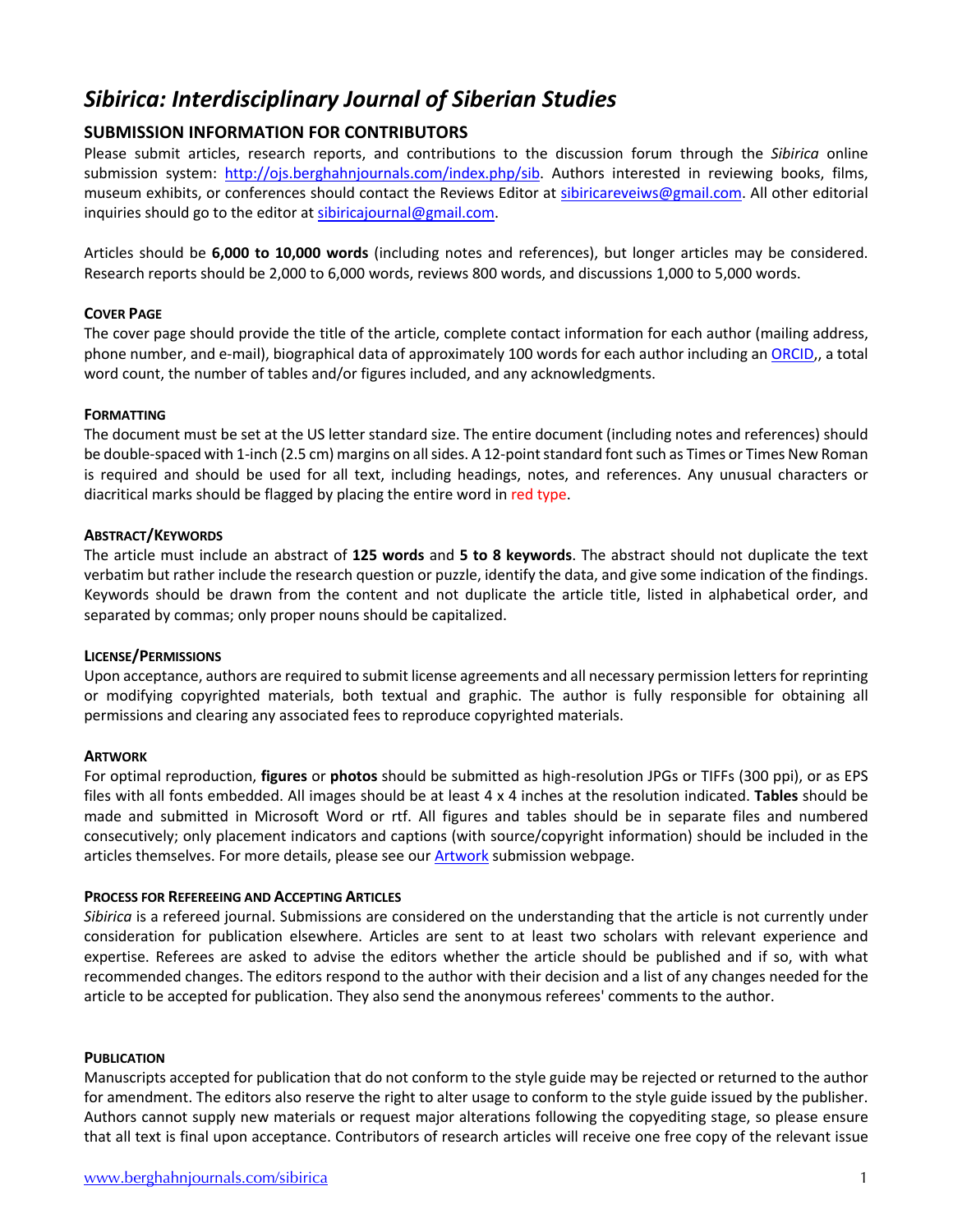and may purchase additional copies at a reduced price or purchase offprints.

**Have other questions about submitting your manuscript? Please refer to Berghahn's [Resource pages](https://www.berghahnjournals.com/page/resources) for additional information.**

## **STYLE GUIDE**

The *Sibirica* style guide is based on *The Chicago Manual of Style* **(***CMS***)**. Please note that the journal uses **US punctuation and spelling**, following *Merriam-Webster's Collegiate Dictionary*.

### **TRANSLITERATION TABLE FOR RUSSIAN**

*Sibirica* uses a simplified version of the Library of Congress transliteration system for modern Russian without ligatures (superscript arcs above the letters) .

| $\sqrt{ }$ |        | ח<br>D |        | n<br>← | $\cdot$<br>c,c | Ж  | $\overline{\phantom{0}}$<br>ٮ | и |          | $\mathbf{L}$ | л | M | н<br>. . | ⌒ | ' ' |
|------------|--------|--------|--------|--------|----------------|----|-------------------------------|---|----------|--------------|---|---|----------|---|-----|
| $\sqrt{ }$ | ח<br>◡ |        | ∽<br>G | י      |                | ZΗ | -<br><u>_</u>                 |   |          | ''           |   | Ν | N        | ∽ |     |
|            | ∽      |        |        |        |                |    |                               |   | $\cdots$ |              |   |   |          |   |     |
|            |        |        |        | Φ      |                |    |                               | Ш |          |              | D | ы | ٮ        | Ю |     |

For prerevolutionary characters, please use the modern sound equivalent.

| ъ (at the end of a<br>word) | H |  |
|-----------------------------|---|--|
| No character                |   |  |

For the transliteration of non-Slavic indigenous languages, please consult the [Library of Congress website](https://www.loc.gov/catdir/cpso/roman.html) for languages that approach the same language group. In most cases, a note must be added to adopt the Library of Congress standard to the diphthongs of the Turkic languages and the lack of iotized vowels in the Tungus languages.

## **PLACE NAMES**

All Russian place names should be transliterated with the exception of the commonly used English language names for countries and cities that can be found in the above dictionaries. Please note that the names of Siberian and Russian regions should be transliterated strictly.

#### **Place Name Examples:**

COUNTRIES: Russia, Mongolia, Ukraine CITIES: Moscow, St.Petersburg but Krasnoiarsk, Arkhangel'sk REGIONS: Pomor'e, Zabaikal'e, Buriatiia, Evenkiia, Sakha (Iakutiia), Khakasiia

**Please consistently transliterate Iakut, Iakutiia, Iakutsk or use the accepted Western spelling in the text and use the transliterated version in references when part of the book/article titles, city of publication and publisher.**

**The same applies to Buriat/Buryat, Buriatiia/Buryatia.**

## **CITATION SYSTEMS**

Contributors may choose the **author-date system** or the **endnote system**. Whichever system is decided on *must* be used consistently and correctly throughout the entire article.

The first mention of an author in the main body text (not in-text citations) should include the first and last name. Multiple sources in a parenthetical note should be listed alphabetically.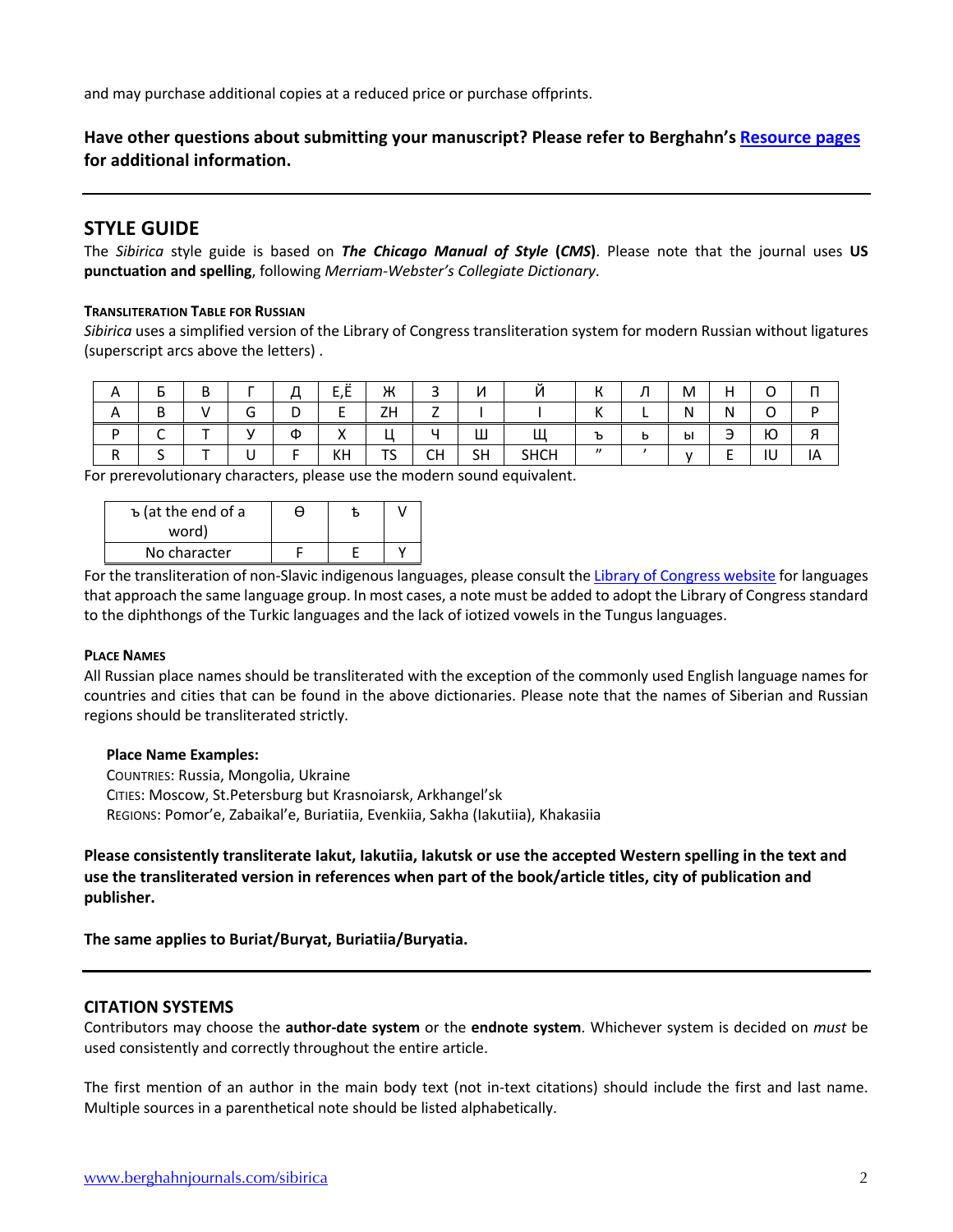Please note that translations of all non-English titles in the reference list are required for indexing/abstracting purposes (see the translated title examples provided below).

## **CITATION SYSTEMS FOR RUSSIAN/SOVIET ARCHIVES**

Russian/Soviet archives should be cited and referenced in a consistent manner. Abbreviations must be defined for the first usage and may be presented as notes in the Notes section, preceding the References.

### **Abbreviation Examples:**

GAKK Gosudarstvennyi Arkhiv Krasnoiarskogo Kraia [The State Archive of Krasnoiarsk Territory]; GANO Gosudarstvennyi Arkhiv Novosibirskoi Oblasti [The State Archive of Novosibirsk Province] GARF Gosudarstvennyi Arkhiv Rossiiskoi Federatsii [The State Archive of the Russian Federation]; KKKM Krasnoiarskii Kraevoi Kraevedcheskii Muzei [The Krasnoiarsk Territorial Museum of Local History]

References to specific documents within archives are also abbreviated by indicating the class marks for the fond, opis', delo (or edinitsa khraneniia) with their unique numbers.

If using the **author-date citation system**, the document is referenced with an abbreviation with the various components of the classmark separated by hyphens. References to specific folios (or their versos) are made with the number of the folio following a colon. Thus (GAKK R769-1-306: 15) represents the document Gosudarstvennyi Arkhiv Krasnoiarskogo Kraia fond R769 opis' 1 delo 306 list 15. With this system it is not necessary to give the full title of the document and of the document collection.

If using the **endnote citation system**, the full title of the document and its document collection must be given, and the name of the archive must be spelled out on first usage (thereafter, an abbreviation can be used).

### **In-text Examples:**

Zhukov and Nagaev of the Turukhansk Polar Census expedition came up with a compromise position for their own territory (GAKK R769-1-304: 7-10v).

The damaging effect of the civil war on aboriginal people was directly cited by the Russian Society of the Red Cross for its interest in surveying the aboriginal population (Malysheva and Poznanskii 1998; GANO P45-5-7; GARF R3977- 1-75: 17-25).

## **AUTHOR-DATE SYSTEM**

If following the author-date system, full documentation is in a reference list, including the publishers' names and authors' full first names, when known. Any other notes should be **endnotes** (using Word's automatic endnote function) and kept short and to a minimum.

## **Author-Date Examples**

(Pickett and White 1985; Smith 1987) Jones's research (1977, 1979a, 1979b) (Kant n.d.; McGinnis forthcoming)

**Single Author with Multiple Sources**: (Smith 1993: 63; 1998: 124–169; 2001: 104) **Three or More Authors**: (Jones et al. 2001) **Authors with Same Last Name**: (D. Smith 1981; G. Smith 1999)

#### **REFERENCE LIST EXAMPLES**

#### **Book with one author/editor**

Wagner, Roy G. (1975) 1981. *The invention of culture*. Chicago: University of Chicago Press.

## **Book with multiple authors/editors**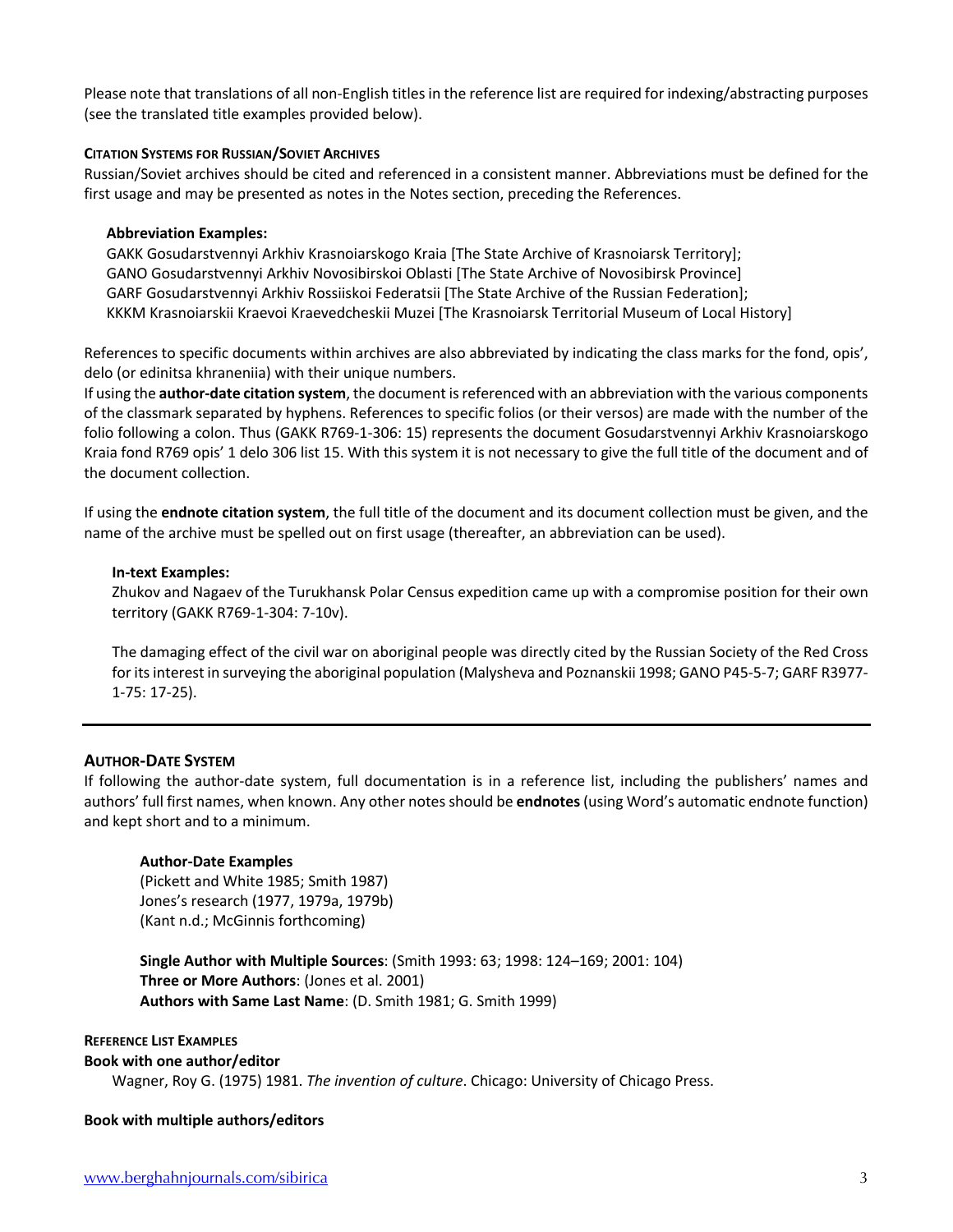Bloch, Alexia, and Laurel Kendall. 2004. *The museum at the end of the world: Encounters in the Russian far east.* Philadelphia: University of Pennsylvania Press.

## **Chapter or other part of a book**

Anisimov, Arkadii Fedorovich. 1963. "The shamans's tent of the Evenki and the origins of shamanistic rite." In *Studies in Siberian shamanism*, ed. Henry N. Michael, 199–238. Toronto: University of Toronto Press.

#### **Journal article (always include the doi):**

Liarskaya, Elena V. 2011. "A working model of a sacred place: Exhibits appearing in dreams and other miracles in a small museum at the edge of the world." *Sibirica* 10 (2): 1–25. https://doi.org/10.3167/sib.2011.100201.

#### **Russian collective work (cite the Otvetstvennyi Redaktor)**

Ol'denburg, S. F. (otv.red.) 1929. *Ob"iasnitel'naia zapiska k etnograficheskoi karte Sibiri.* Leningrad: Izd-vo Akademii Nauk SSSR.

#### **Russian prerevolutionary serial work (spell out all component parts in Russian):**

Patkanov, Serafim K. 1906. Opyt geografii i statistiki tungusskikh plemen Sibiri na osnovanii dannykh perepisi naseleniia 1897 g i drugikh istochnikov (chast' 1. Tungusy sobstvenno. vypusk. 1). Sankt Peterburg, Tipogr: Slovo.

#### **Translation**

Liapunova, Roza G. 1996. *Essays on the ethnography of the Aleuts.* Trans. Jerry Shelest. Fairbanks: University of Alaska Press.

### **Translated titles**

Travkina, M. Iu. 2002. *Reguliruemyi turizm i otdykh v natsional'nykh parkakh Rossii* [Regulated tourism and recreation in the national parks of Russia]. Moscow: Izdatel'stvo tsentra okhrany dikoi prirody.

Travkina, M. Iu. 2002. *Regulated tourism and recreation in the national parks of Russia*. [In Russian.] Moscow: Izdatel'stvo tsentra okhrany dikoi prirody.

#### **Article in a newspaper or magazine**

Fontanelle, Eric C., and Valerie Mandible. 1951. "Iron despair: Postwar bewilderment." *World Spectator*, 6 April.

#### **Paper presented at a meeting or conference**

Schweitzer, Peter. 1993 "Rediscovering a continent: Siberian peoples and the hunter-gatherer debate." Paper presented at the Seventh International Conference on Hunting and Gathering Societies.

#### **Websites and blogs**

*Access dates are only required when no date of publication or revision can be determined from the source.*

- Marshall, Ruth. 2011. "Falling on the sword of the spirit." *Immanent Frame*, 28 February. http://blogs.ssrc.org/tif/2011/02/28/falling-on-the-sword-of-the-spirit.
- WHO (World Health Organisation). 2000. "Committee on Technical barriers to trade—notification—mexico—tequila." http://docsonline.eto.org/TBT/Notif.00/168 (accessed 9 April 2000).

#### **Online video**

Rubinstein, Arthur. 2011. "Rachmaninoff piano concerto no. 2, op. 18, i moderato." Video, 10:16. Uploaded 8 November. http://www.youtube.com/watch?v=0Vv0Sy9FJrc&list=PLDB11C4F39E09047F.

#### **ENDNOTE SYSTEM**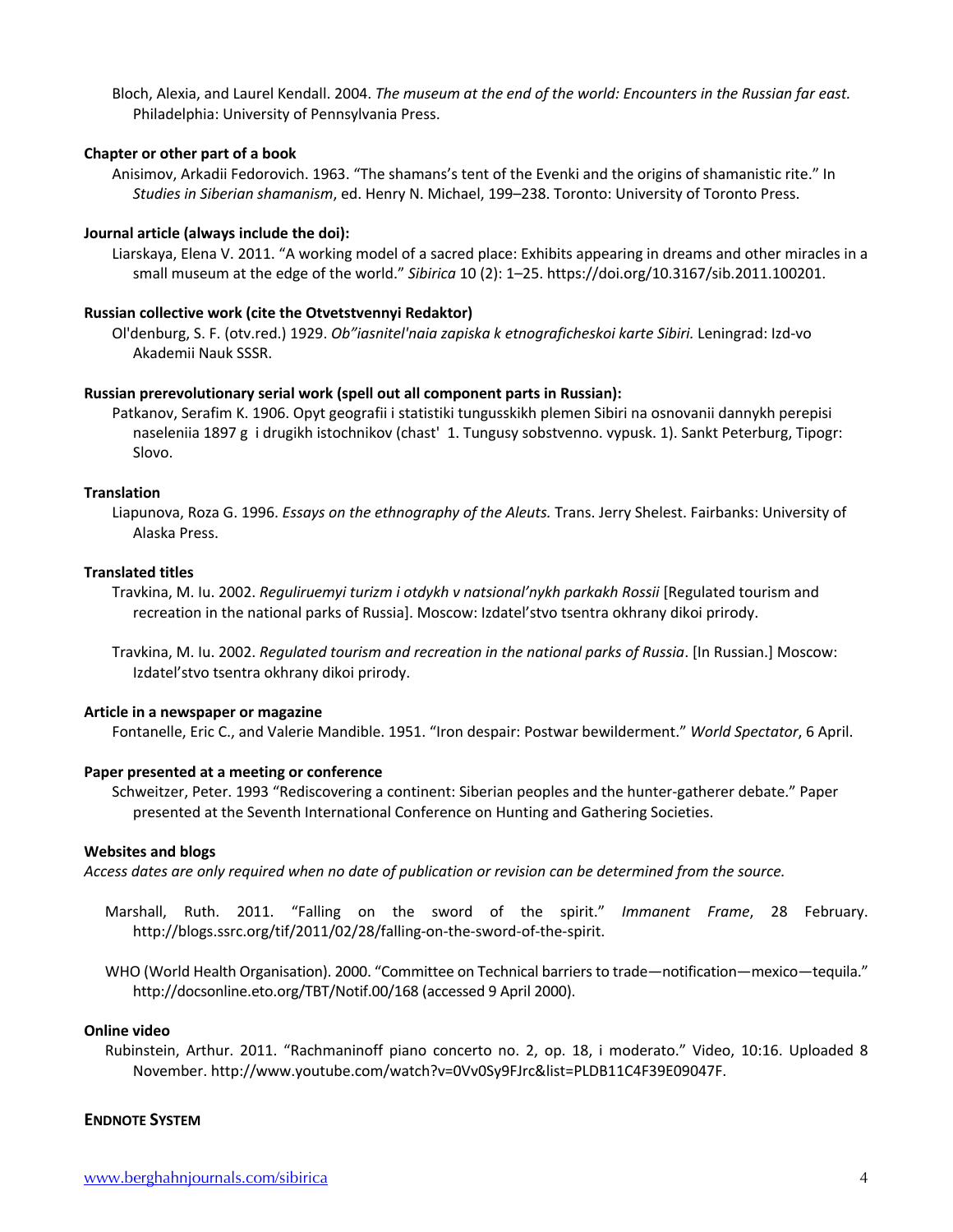Endnotes must include full bibliographic information on first citation, including a full page range for the work and the exact page for a quotation. Subsequent citations should provide last name(s) and a short-title form. Every quotation must be cited.

#### **ENDNOTE EXAMPLES**

#### **Book with one author/editor**

*First note citation*

1. Lydia Heikkilä, *Reindeer talk: Sámi reindeer herding and nature management,* vol. 110. (Rovaniemi: Acta Universitatis Lapponiensis, 2006), 75.

*Later citations*

3. Heikkilä, *Reindeer talk*, 112.

4. Ibid., 145–169.

#### **Book with multiple authors/editors**

*First note citation*

1. Frederique Apffel-Marglin and Stephen A. Marglin, eds., *Decolonizing knowledge: From development to dialogue* (Oxford: Clarendon Press, 1996), 45.

*Later citations*

11. Apffel-Marglin and Marglin, *Decolonizing knowledge*, 154.

#### **Chapter or other part of a book**

#### *First note citation*

1. Arkadii Fedorovich Anisimov, "The shamans's tent of the Evenki and the origins of shamanistic rite," in *Studies in Siberian shamanism*, ed. Henry N. Michael (Toronto: University of Toronto Press, 1963), 199– 238, here 227.

#### *Later citations*

18. Anisimov, "The shamans's tent," 201.

#### **Journal article (always include the doi)**

#### *First note citation*

1. Robert W. T. Martin, "Context and contradiction: Toward a political theory of conceptual change," *Political Research Quarterly* 50, no. 2 (1997): 413–436, https://doi.org/10.1177/106591299705000208.

#### *Later citations*

21. Martin, "Context and contradiction," 422.

#### **Russian collective work (Ccte the Otvetstvennyi Redaktor):**

*First note citation*

1. Ol'denburg, S. F. (otv.red.), Ob"iasnitel'naia zapiska k etnograficheskoi karte Sibiri (Leningrad: Izd-vo Akademii Nauk SSSR, 1929).

*Later citations*

58. Ol'denburg, Ob"iasnitel'naia zapiska.

#### **Russian prerevolutionary serial work (spell out all component parts in Russian):**

#### *First note citation*

1. Serafim K. Patkanov, Opyt geografii i statistiki tungusskikh plemen Sibiri na osnovanii dannykh perepisi naseleniia 1897 g i drugikh istochnikov, chast' 1. Tungusy sobstvenno. Vypusk 1. (Sankt Peterburg: Tipogr. Slovo, 1906), 99.

#### *Later citations*

66. Patkanov, Opyt geografii i statistiki tungusskikh plemen, 89.

#### **Materials in Russian/Soviet archives (see also above)**

#### *First note citation*

1. Claudia Dedyk, Lingvisticheskie zapiski. Rossiskii Gosudarsvenyi Isoricheskii Arkhiv [RGIA], fond 1129, opis'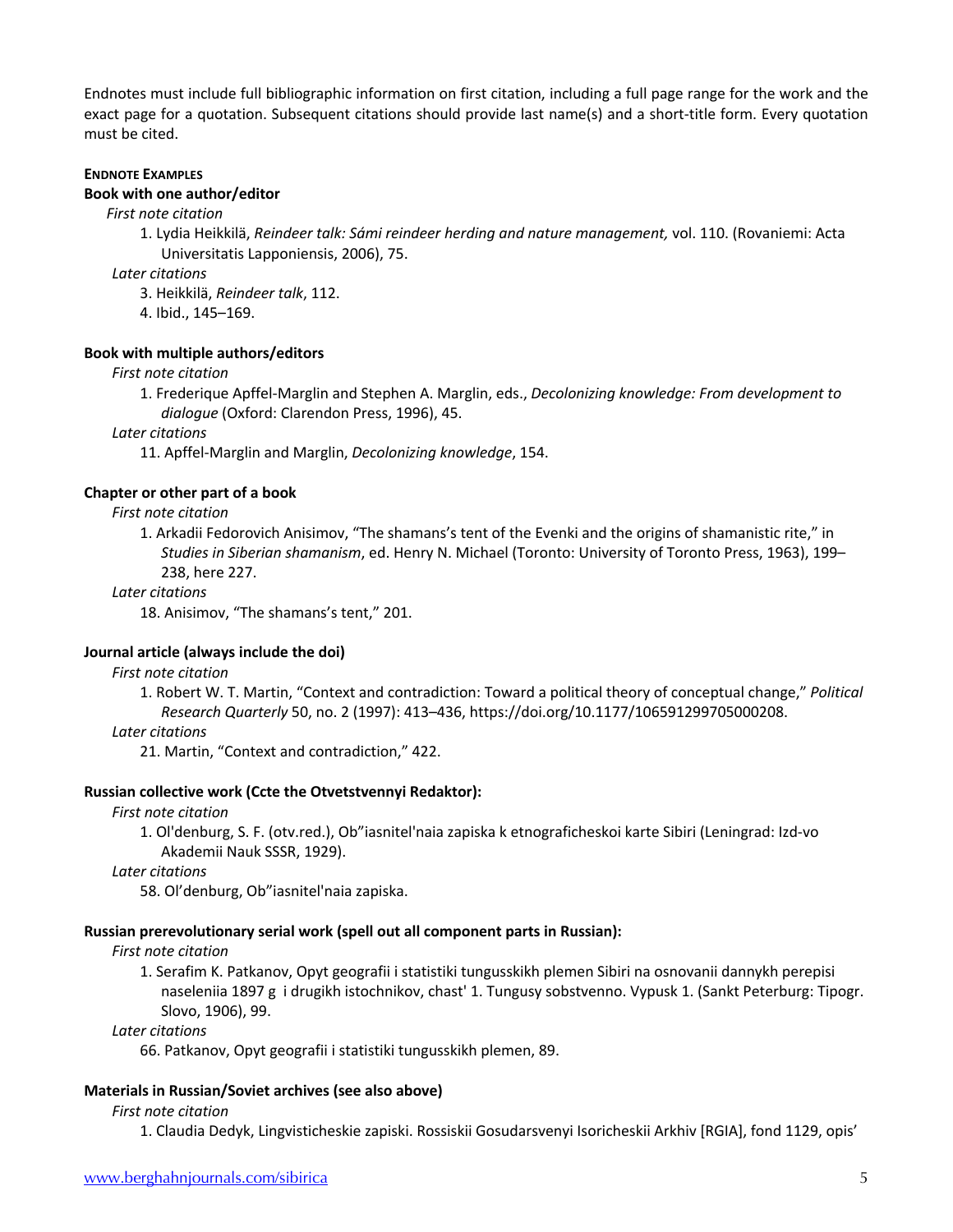1, delo 491 (11 February 1933), ll. 74-83, 116-19. *Later citations* 27. RGIA 1129-1-491: 81.

**Translation**

*First note citation*

1. Roza G. Liapunova, *Essays on the ethnography of the Aleuts*, trans. Jerry Shelest (Fairbanks: University of Alaska Press, 1996), 56.

*Later citations*

30. Liapunova, *Essays on the ethnography*, 98.

## **Translated titles**

### *First note citation*

- 1. Jihyun Lim, *Minjogju-uineun ban-yeog-ida: Sinhwa-wa heomu-ui minjogju-ui damloneul neom-eoseo*  [Against nationalism: Overcoming nationalist discourses of myth and nihilism] (Seoul: Sonamu, 2003).
- 2. Moshe Bernet, *A Nation like any nation: Toward the establishment of an israeli republic* [in Hebrew] (Jerusalem: Carmel, 2009).

### *Later citations*

4. Lim, *Minjogju-uineun ban-yeog-ida*.

5. *Bernet*, *A Nation like any nation*.

## **Reprints and editions**

*First note citation*

25. André Bazin, *Buñuel, Dreyer, Welles*, trans. Teresa Renales (1991; repr., Madrid: Fundamentos, 2008), 47. *Later citations*

28. Bazin, *Buñuel, Dreyer, Welles*, 52.

### **Article in a newspaper or magazine**

*First note citation*

1. Eric C. Fontanelle and Valerie Mandible, "Iron despair: Postwar bewilderment," *World Spectator* (6 April 1951), 12.

## *Later citations*

35. Fontanelle and Mandible, "Iron Despair," 15.

## **Paper presented at a meeting or conference**

## *First note citation*

1. Peter Schweitzer, "Rediscovering a continent: Siberian peoples and the hunter-gatherer debate" (paper presented at the Seventh International Conference on Hunting and Gathering Societies, 1993).

*Later citations*

27. Schweitzer, "Rediscovering a continent."

## **Thesis, dissertation, or unpublished manuscript**

## *First note citation*

1. Andrei V. Grinev, "Rossiiskaia kolonizatsiia Aliaski (ee khod, kharakter i rezul'taty)" (Diss. doktora istoricheskikh nauk, Sankt-Peterburgskii Gumanitarnii Universitet Profsoiuzov), 136–143.

*Later citations*

42. Grinev, "Rossiiskaia kolonizatsiia Aliaski," 156.

## **Websites and blogs**

*Access dates are only required when no date of publication or revision can be determined from the source.*

## *First note citation*

1. WHO (World Health Organization), "Committee on technical barriers to trade—notification—mexico—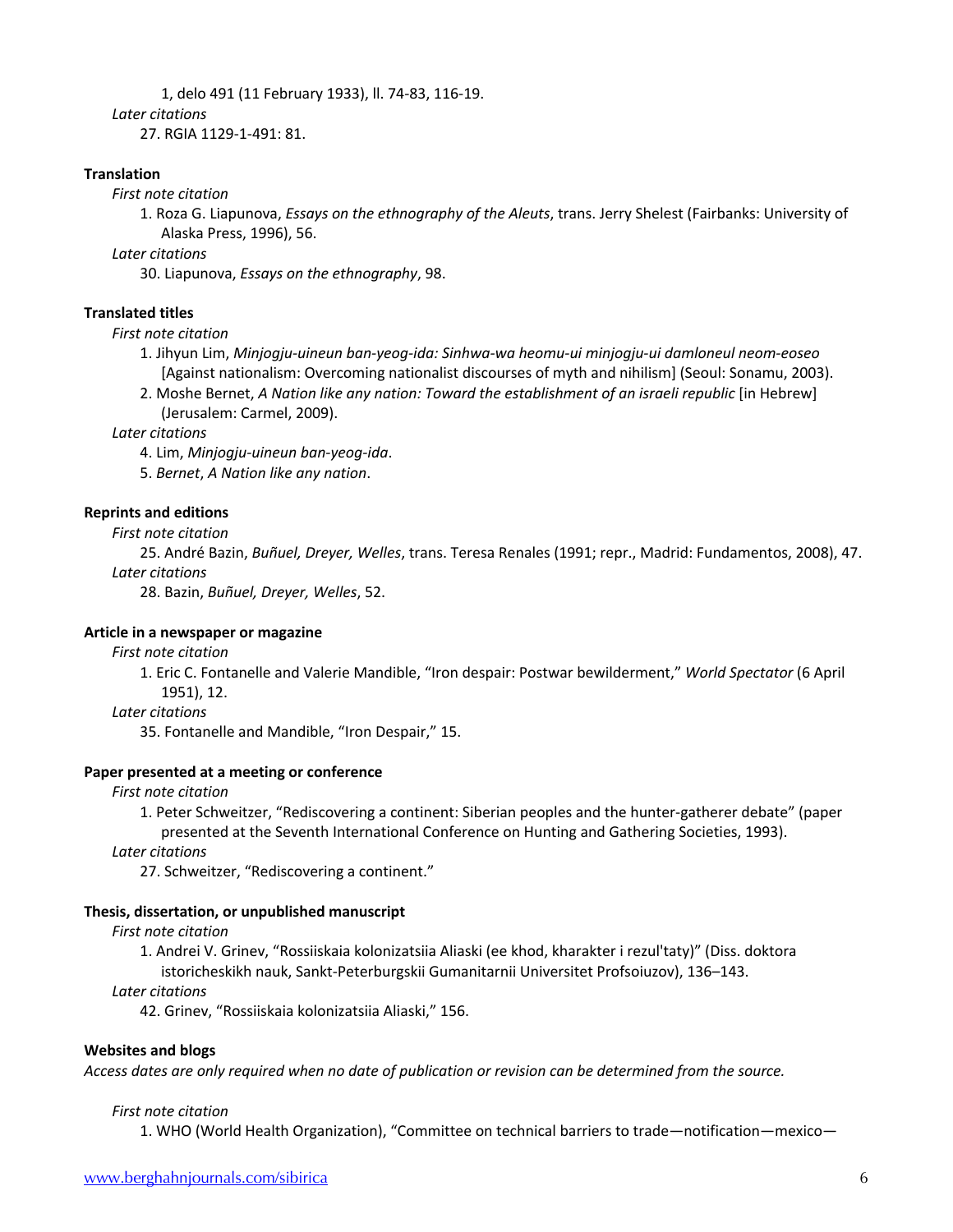tequila," http://docsonline.eto.org/TBT/Notif.00/168 (accessed 9 April 2000).

2. Ruth Marshall, "Falling on the sword of the spirit," *Immanent Frame*, 28 February 2011, https://tif.ssrc.org/2011/02/28/falling-on-the-sword-of-the-spirit.

## *Later citations*

- 3. WHO, "Committee on technical barriers to trade."
- 4. Marshall, "Falling on the sword of the spirit."

## **Online video**

- *First note citation*
	- 1. Arthur Rubinstein, "Rachmaninoff piano concerto no. 2, op. 18, i moderato," Video, 10:12, uploaded 8 November, http://www.youtube.com/watch?v=0Vv0Sy9FJrc&list=PLDB11C4F39E09047F.

## *Later citations*

4. Rubinstein, "Rachmaninoff piano concerto no. 2."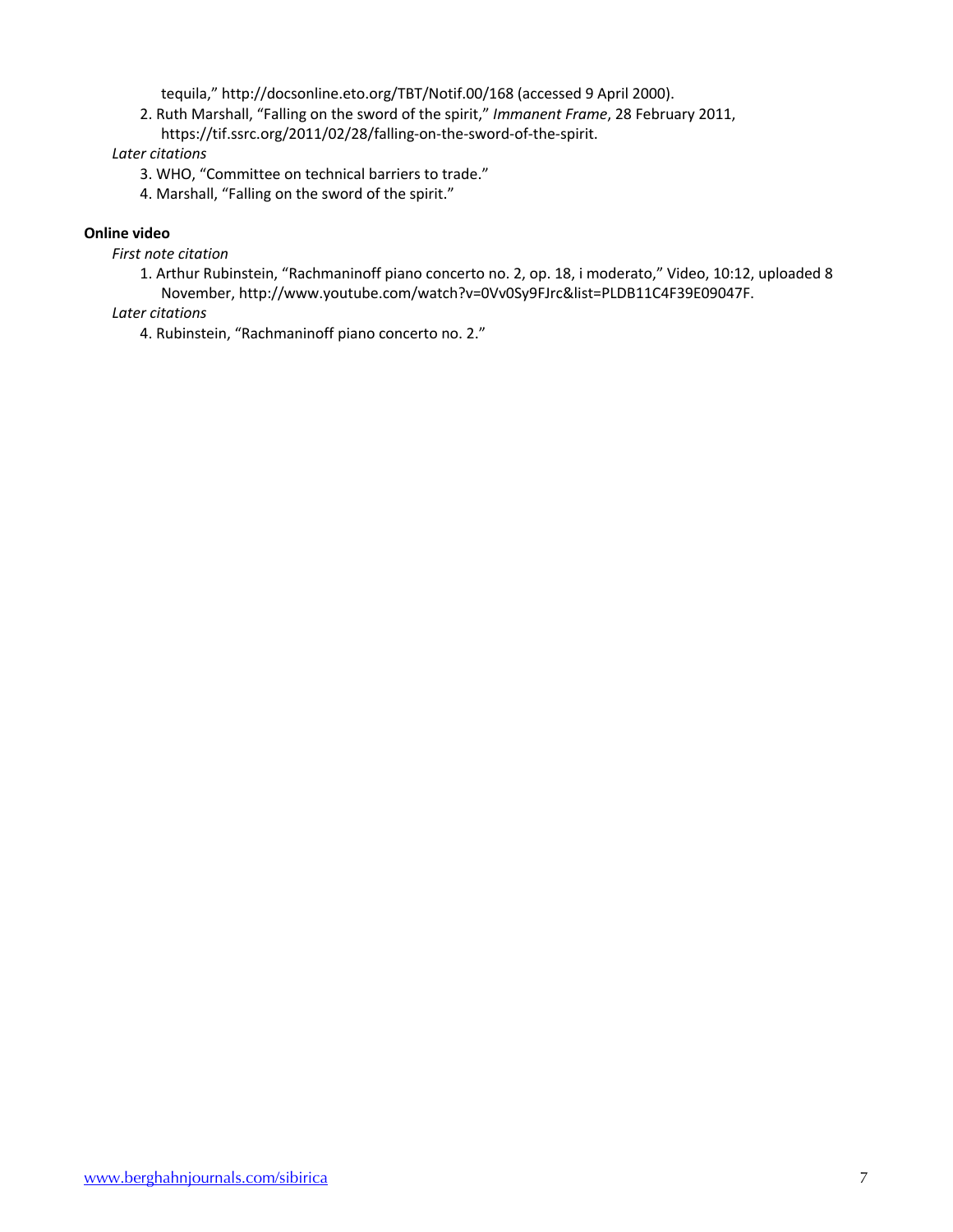## **ARTICLE SUBMISSION CHECKLIST**

- o **License agreement** is signed and submitted (*no later than the final revised article submission*);
- $\Box$  **Cover sheet** is included and provides:
	- o **Title** of the article;
	- o An **abstract** of 125 words that is a summary or overview of the entire article, and does not duplicate verbatim sections of the main text;
	- o Five to eight **keywords** in alphabetical order and separated by commas (with only proper nouns capitalized);
	- o Complete **contact information** for each author (mailing address, phone number, and email);
	- o A **bio** of approximately 100 words for each author (including an ORCID if applicable);
	- o Total **word count**, the number of tables and/or figures included, and any acknowledgments.
- $\Box$  For any **Figures**, ensure that:
	- o **Placement indicators** and **captions** (with source/copyright information) have been provided in the main text for all figures and tables;
	- o Separate files are provided (clearly named and consecutively numbered) and in the **required format** with all accompanying **permissions**.
	- o **Examples of source/credit lines in captions:**

## **AUTHOR IMAGES**

■ Figure 1: A coffee farm near Sasaima, Colombia, 2013. Photo by author.

## **PUBLIC DOMAIN AND CC BY IMAGES**

- § Figure 2.2. James Joyce. Photograph by Alex Ehrenzweig, 1915. Wikimedia Commons, public domain.
- § Figure 4.2. Left: BioShock's Big Daddy (image 2K Games). Screen capture by author. Right: Cosplay at MCM London Comic Con 2015. Photo by Pete Sheffield, CC BY-SA 2.0.

## **IMAGES FROM A MUSEUM/GALLERY/ARCHIVE**

§ Figure 4. Francios Perrier, Orpheus before Pluto and Persephone, 1647–50. Oil on canvas. Paris, Musée du Louvre. Photo: © RMN-Grand Palais (Musée du Louvre)/Michel Urtado.

## **PLEASE ENSURE THAT:**

- The style guide has been followed;
- All text, including headings, notes, and references, is in a standard 12-point type, such as Times New Roman, and double-spaced with a 1-inch margin on all sides and no extra spaces between paragraphs;
- US spelling is used throughout, and a spellcheck has been performed;
- Different levels of headings are indicated by varying the typeface. Use **bold** type for an **A head** (a main text heading). Use *bold italic* for a *B head* (a first-level subheading). Use *non-bold italic* for a *C head*;
- Superscript note reference numbers and/or asterisks are **not** placed on article titles, headings, epigraphs, or the contributor's name;
- Contributions are referred to as articles (not essays or papers);